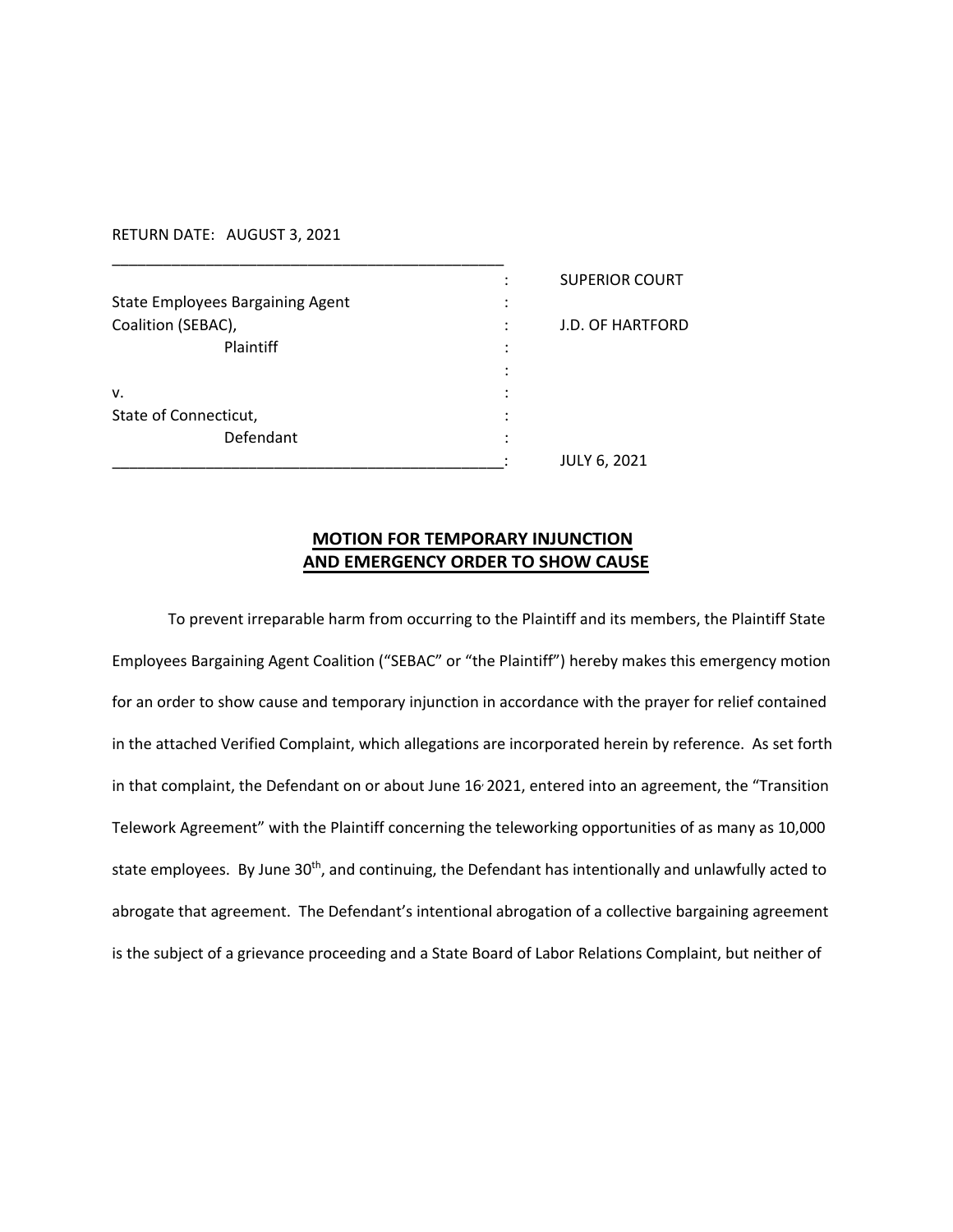such venues is capable of acting with the speed necessary to prevent irreparable harm to the Plaintiff and its members. Absent immediate action by this Court:

(a) Union members will be denied the telework opportunities provided by the transition agreement and while the State Board of Labor Relations or an arbitrator may correct that denial going forward, no order can retroactively provide those opportunities for the time between July 1st and final order of the arbitrator or State Board.

(b) SEBAC and its constituent unions will be harmed in that the Defendant's blatant, intentional abrogation of an agreement and total disregard for its legal duty to bargain with the union and to honor those bargains without an effective legal remedy will lessen employee faith in the effectiveness of collective bargaining and self-organization and in the organizations they have chosen.

SEBAC respectfully requests that a temporary restraining order be issued. Absent such relief, substantial and irreparable injury to SEBAC and its members will be unavoidable.

2